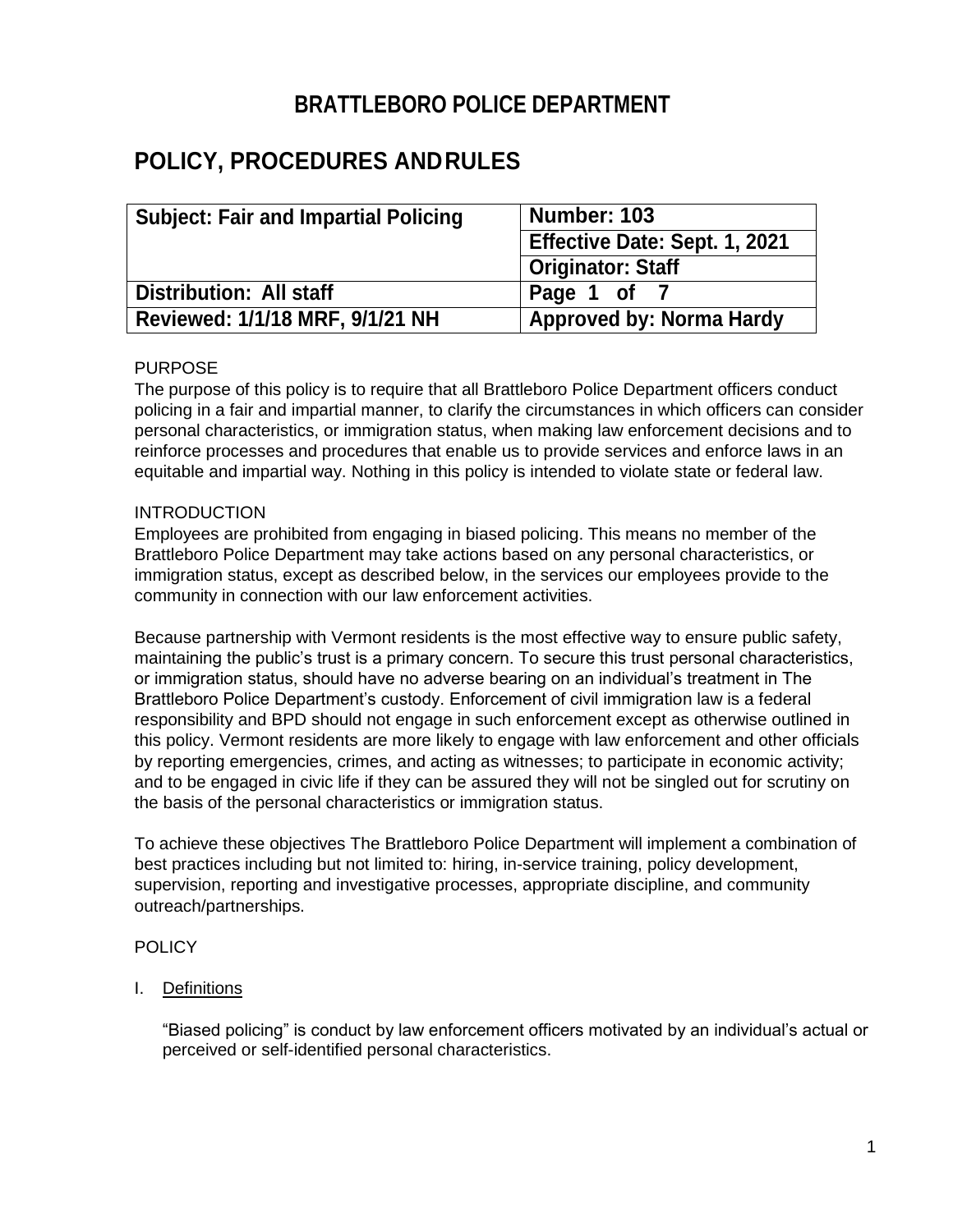"Personal characteristics": May include but is not limited to actual or perceived identity, race, ethnicity, national origin, color, gender, sexual orientation, gender identity, marital status, mental or physical disability, age, religion and socio-economic status.

"Immigration status": Generally refers to the legal rights, if any, of a non-citizen to enter or remain in this country. Examples include, without limitation, "lawful permanent resident," "temporary worker," "refugee," and "undocumented."

"Reasonable suspicion": Suspicion, for which an officer can articulate factual reasons, does not need to rise to the level of probable cause.

"Probable cause": Facts or circumstances that would lead a reasonable person to believe that a crime has been committed, or is being committed, or is about to occur.

"Member" or "employee": any employee employed by The Brattleboro Police Department, regardless of their assigned tasks or duties.

"Federal immigration authorities": federal agencies, departments, or employees or contractors thereof, tasked with enforcement of immigration law and border entry, including without limitation, the Department of Homeland Security (DHS), Immigration Control and Enforcement (ICE), and U.S. Customs and Border Patrol (CBP).

## II. Policing Impartially

- a. As required by law, all enforcement actions by law enforcement officers, such as investigation, detentions, traffic stops, arrests, searches and seizures, etc. must be based on reasonable suspicion, probable cause or other or relevant exigent circumstances, supported by articulable facts, circumstances, and conclusions that support the given action.
- b. Brattleboro Police Department employees may take into account reported race, ethnicity or other personal characteristics of persons based on credible, reliable, locally relevant, temporally specific information that links a person of specific description to particular criminal incidents and is combined with other identifying information.
- c. Under federal and state law, law enforcement agencies are required to provide qualified interpretation services, either in person or telephonically, to any person in need of it. Brattleboro Police Department employees shall not contact federal immigration authorities for interpretation services, unless a clear emergency requires it and qualified interpretation services are not available through other means. Unless one of the exceptions included in Section VIII applies, the Brattleboro Police Department employee shall not ask about the immigration status of the person for whom interpretation is sought.

## III. Community Relations

To cultivate and foster transparency and trust with all communities each Brattleboro police officer shall do the following when conducting pedestrian and vehicle stops or otherwise interacting with members of the public unless circumstances indicate it would be unsafe to do so: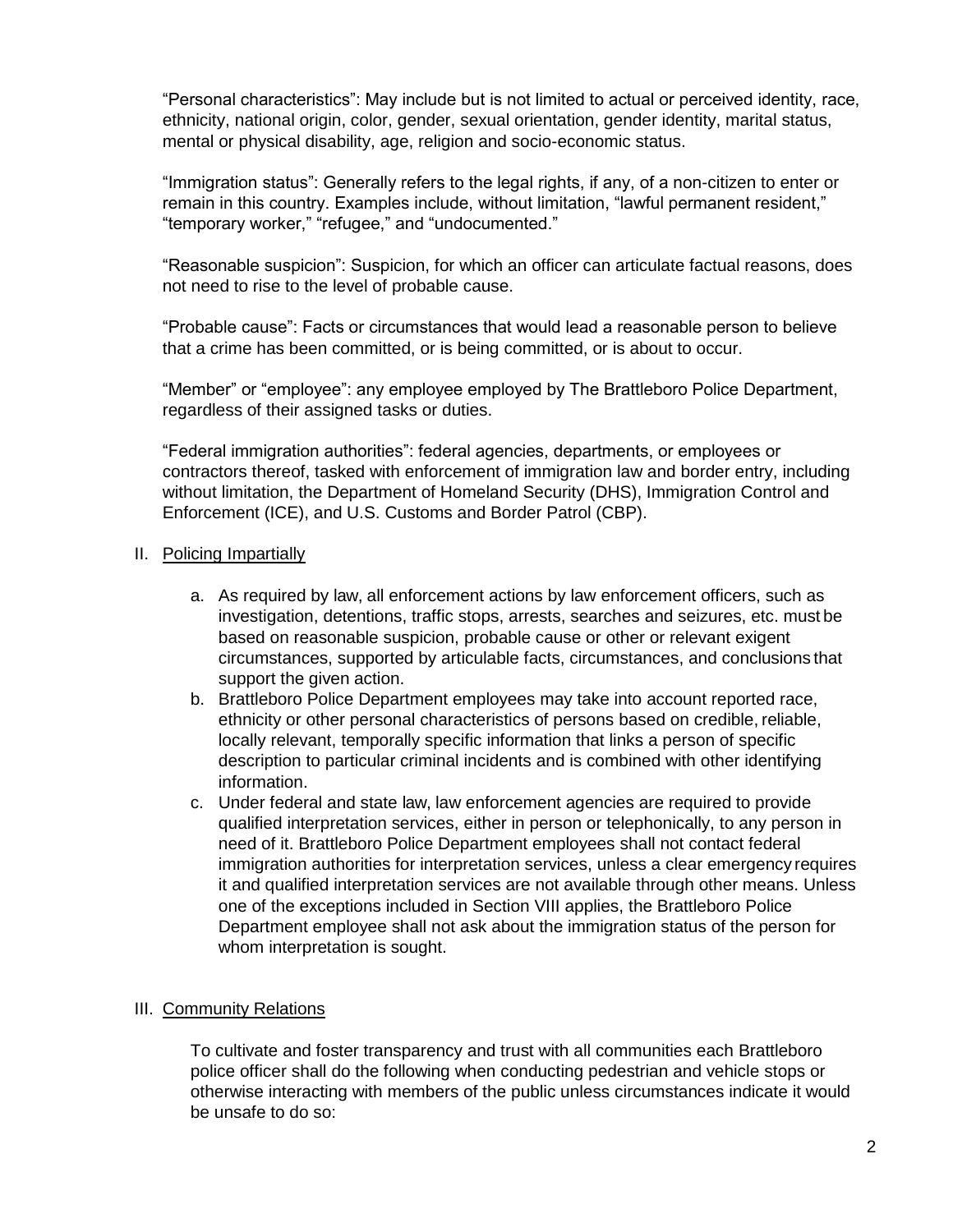- a. Be courteous and professional;
- b. Introduce him/herself to person (providing name and agency affiliation), and statethe reason for the stop as soon as practicable unless providing this information will compromise officer or public safety, or a criminal investigation;
- c. Ensure that a detention is no longer than necessary to take appropriate action forthe known or suspected offense and the Brattleboro Police Department employee conveys the purpose of the reasonable delays;
- d. Provide officer's name verbally when requested. Officers may also provide the information in writing or on a business card;
- e. In addition to the above, officers should answer relevant questions the person may have if doing so will not compromise safety and/or the investigation.

## IV. Responding to Bias-Based Reports or Reports Regarding Bias from the Community

- a. If any Brattleboro Police Department officer receives a call for service that appears to be based solely on an individual's perceived personal characteristics or immigration status, the officer will attempt to ascertain if there are other circumstances or facts that would constitute reasonable suspicion or probable cause. If the complainant can offer no further information, the complainant will be advised that the shift supervisor will be in contact at the first opportunity.
- b. The shift supervisor should attempt to familiarize the caller with the Brattleboro Police Department's Fair and Impartial Policing policy. If the caller is concerned about the person's perceived immigration status, the caller should be referred to federal authorities.
- c. At the conclusion of the call, the shift supervisor will document the contact using Brattleboro Police Department's incident report system.
- d. If an employee receives a report of a potentially biased or hate-motivated incident, Brattleboro Dispatch shall either dispatch an officer to evaluate the complaint orrefer the caller to the officer in charge.

## V. Training

- a. The Brattleboro Police Department will ensure that, at a minimum, all members and employees are compliant with Council and legislative requirements regarding fair and impartial policing training.
- b. Additional trainings may include but not be limited to instruction on anti-bias, power and privilege, non-English speaking communities, undocumented communities, and victim/witness services.

## VI. Accountability and Compliance

- a) The process for making a complaint shall be readily available to the public. Reasonable efforts should be made to accommodate language barriers.
- b) All employees are required to promptly report allegations, complaints or knowledge of biased policing or suspected violations of this policy to their supervisor and the department's internal investigation function. Where appropriate, employees are required to intervene at the time the biased policing incident occurs.
- c) State law requires all Vermont law enforcement agencies to conduct valid investigations of alleged biased law enforcement, even if the named member or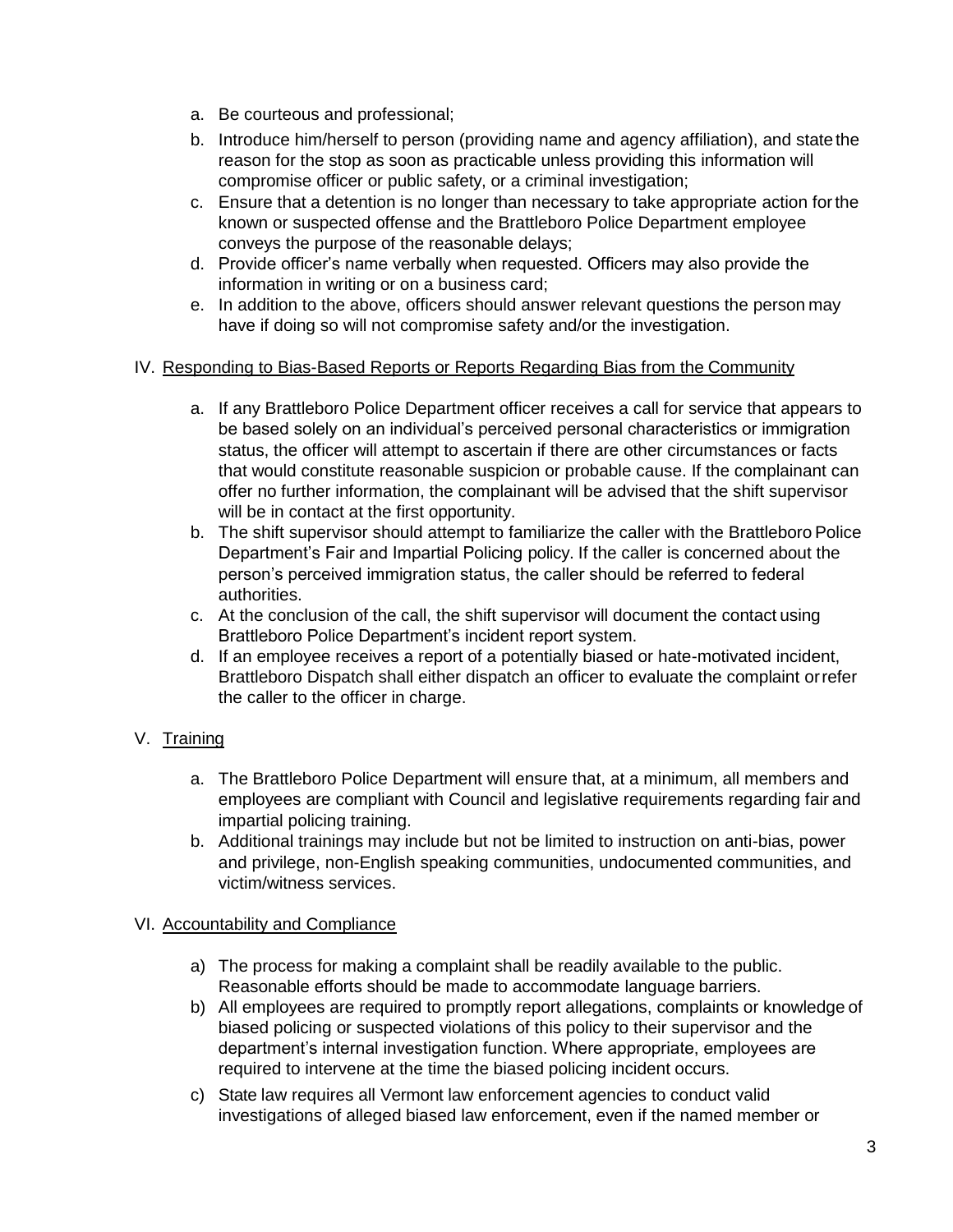employee resigns. Effective July 1, 2018, The Brattleboro Police Department is required to report to the Criminal Justice Training Council instances in which officers have willfully engaged in biased law enforcement or substantially deviated from policies prohibiting such enforcement. The regulating authority may, in turn, impose sanctions up to revocation of officers' certification.<sup>i</sup>

d) Violations of the policy shall result in appropriate disciplinary action as set forth in the department's rules and regulations. Supervisors shall ensure that all employees in their command are familiar and in compliance with the content of this policy. Supervisors will be alert for and respond to indications of potential biased policing.

## VII. Establishing Identity

- a. Brattleboro Police Department employees may make attempts to identify any person they detain, arrest, or who come into the custody of the department.
- b. Acceptable forms of identification, which must include a photograph of the individual, include, but are not limited to, driver's licenses from any U.S. state or foreign country, government-issued IDs by a U.S. jurisdiction, foreign passports, and consular ID cards. All identification is subject to reasonable scrutiny and follow-up for authentication consistent with the provisions of this policy.
- c. An individual shall not be stopped or detained solely for the purpose of establishing his or her identity. However, if the individual has already been stopped for a lawful purpose, he or she may be subject to objectively reasonable additional detention in order to establish identity (*e.g*., inquiry into identity during the course of a lawfultraffic stop).
- d. In exercising their discretion to use federal resources to establish an individual's identity, employees should remain mindful that (1) their enforcement duties do not include civil immigration enforcement and (2) The Brattleboro Police Department stands by its mission to serve everyone, including immigrant communities,and to ensure trust and cooperation of all victims/witnesses. Contact with federal authorities made to determine an individual's identity is restricted to the purpose of determining his or her identity.

## Due Process, Immigration and Citizenship Matters

## VIII. Federal Civil Immigration Law: Stops, Detention, Arrests and Administrative Warrants/ **Detainers**

Brattleboro Police Officers do not have authority to enforce federal civil immigration law. The Constitution's Fourth Amendment and the Vermont Constitution's Article 11 right against unreasonable search and seizure apply equally to all individuals present in Vermont.

- a. Brattleboro Police Officers will not inquire of a person about that person's immigration status unless it is necessary to the ongoing investigation of a criminal offense. Agency members shall not use individual personal characteristics to ask about or investigate immigration status.
- b. Brattleboro Police Officers shall not facilitate the detention of undocumented individuals or individuals suspected of being undocumented by federal immigration authorities for suspected civil immigration violations.
- c. Brattleboro Police Officers shall not initiate or prolong stops for the purpose of enforcing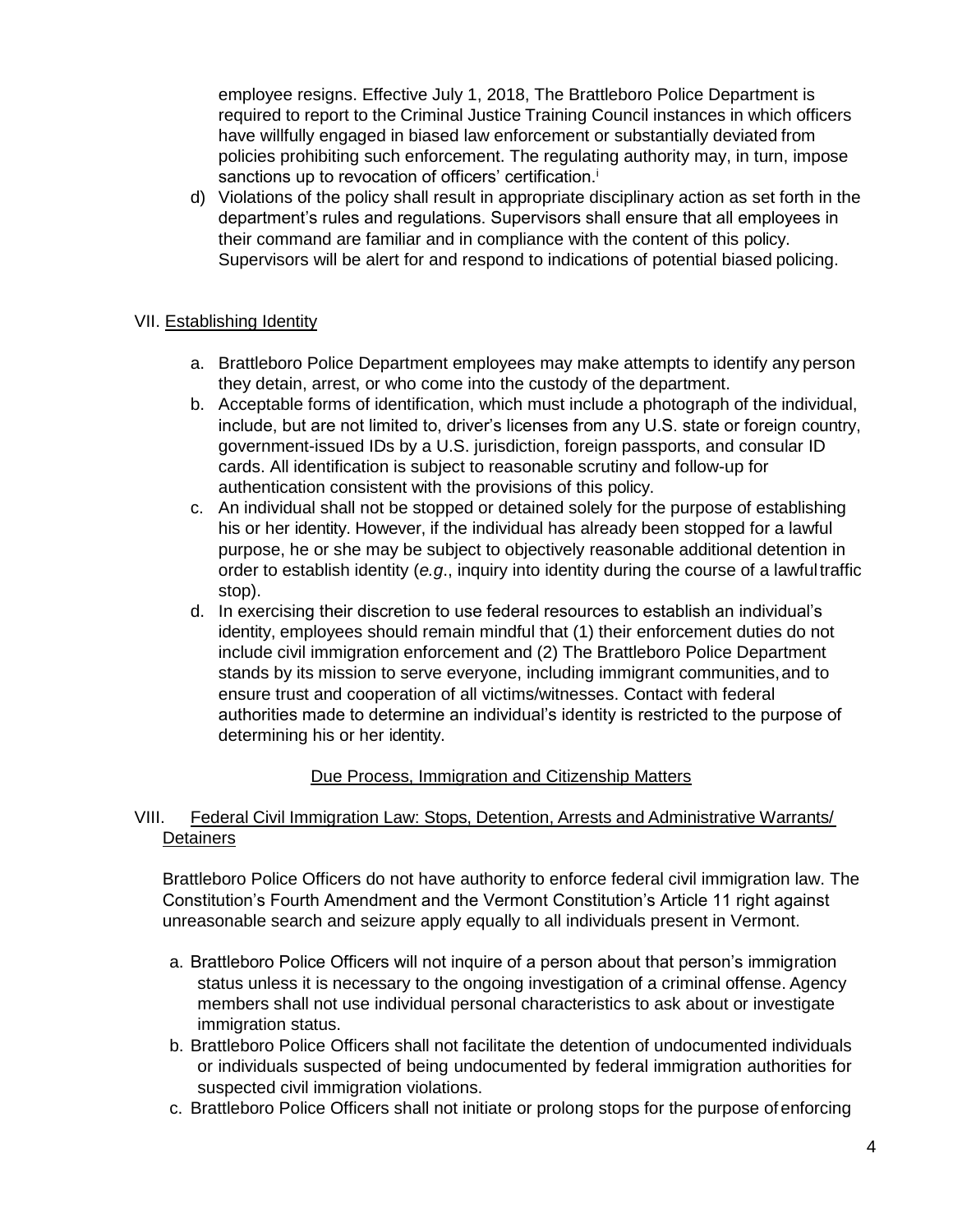civil immigration matters, such as suspicion of undocumented status, nor shall they prolong stops for the purpose of allowing federal immigration authorities to conduct such investigation.

- d. Brattleboro Police Officers shall not arrest or detain any individual based on an immigration "administrative warrant" or "immigration detainer." These documents have not been issued or reviewed by a neutral magistrate and do not have the authority of a judicial warrant. In addition, these documents do not meet the probable cause requirements of the Fourth Amendment and Article 11 of the Vermont Constitution.
- e. Brattleboro Police Officers shall not hold for, or transfer people to, federal immigration agents unless the federal agents provide a judicial warrant for arrest. An immigration detainer is not a warrant and is not reviewed by a judge, and therefore is not a lawful basis to arrest or detain anyone. Valid criminal warrants of arrest, regardless of crime, shall not be confused with immigration detainers. This provision does not affect the proper handling of arrests and detentions associated with judicially-issued criminal arrest warrants.
- f. Personal characteristics and/or immigration status, including the existence of a civil immigration detainer, shall not affect the detainee's ability to participate in pre-charge or police-initiated pre-court processes such as referral to diversion or a Community Justice Center. Furthermore, personal characteristics and/or immigration status shall not be used as criteria for citation, arrest, or continued custody under Rule 3 of the Vermont Rules of Criminal Procedure.

## IX. Federal Criminal Law: Border Crossings

Brattleboro Police Officers have authority to enforce federal criminal law. Unauthorized border crossings by persons who are not U.S. citizens or nationals can be a federal crime. Generally speaking, unauthorized entry is a misdemeanor and unauthorized re-entry following prior deportation or immigration removal is a felony. All laws and constitutional rights applicable to criminal investigations apply to the enforcement of federal criminal law.

Brattleboro police officers will not make warrantless arrests or detain people on suspicion of unlawful entry unless the person is apprehended in the process of entering the United States without inspection.

Mere unauthorized presence in the country (*e.g*., overstaying a visa) is not a federal crime, but a civil infraction.

a. As stated in Section VIII(a), Brattleboro Police Officers shall not inquire of a person about that person's immigration status unless it is necessary to the ongoing investigation of a criminal offense. Agency members shall not use individual personal characteristics to ask about or investigate immigration status.

#### X. Victim and Witness Interaction

The cooperation of immigrant communities is essential to prevent and solve crimes and maintain the safety and security of all residents. The following provisions are intended to support crime victims/witnesses and enhance trust between the police and community.

a. Brattleboro Police Officers shall not ask about or investigate immigration status of crime victims/witnesses, except as allowed in subsections (b) and (c) below. Federal law does not require law enforcement officers to ask about the immigration status of